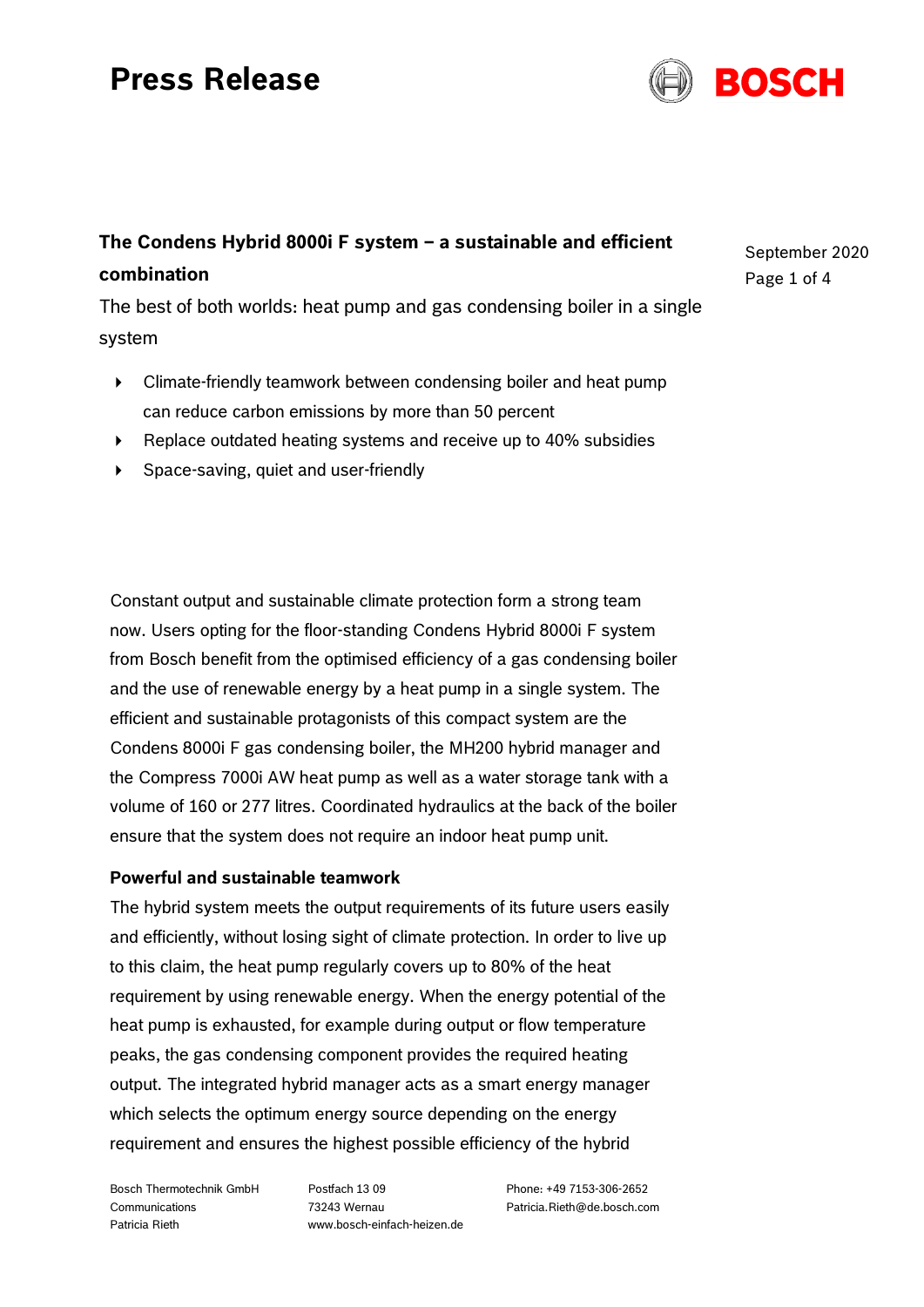system. The hybrid system thus ensures economical energy consumption despite its high output. The energy savings also result in lower carbon emissions.

### **Invest smartly and receive subsidies**

In Germany, users installing a new Condens Hybrid 8000i F heating system benefit from government subsidies: when replacing an old oil boiler, up to 40 percent of the investment costs are eligible for subsidy. If users switch from a gas boiler or heat pump to the new Condens Hybrid 8000i F system from Bosch, the funding rate is still 30 percent of the gross investment costs of the entire system. In new buildings, users receive a 20 percent subsidy on the condensing boiler, the storage tank and the control system. The heat pump unit is subsidised to up to 35 percent. This means that the hybrid system is eligible for subsidy both in existing and new buildings without the need to install an additional buffer storage tank.

#### **Taking user-friendliness to a new level**

Until now, hybrid or bivalent systems were expensive and complex to operate. The new Condens Hybrid 8000i F system from Bosch is particularly user-friendly. It can be installed as easily and efficiently as a conventional boiler using the existing installation connections of gas or oil heating systems. Depending on the available space, the compact hybrid heating system can be installed with horizontal or vertical storage tank. During commissioning, repair and daily operation, the CW400 system controller ensures the central and thus time-saving control of the hybrid system. Another new feature is the parameterisation of the heat pump via the control system of the boiler using favourably selected standard settings. What is more, the design of all additional components, including the water storage tank, is matched to the look of the hybrid system.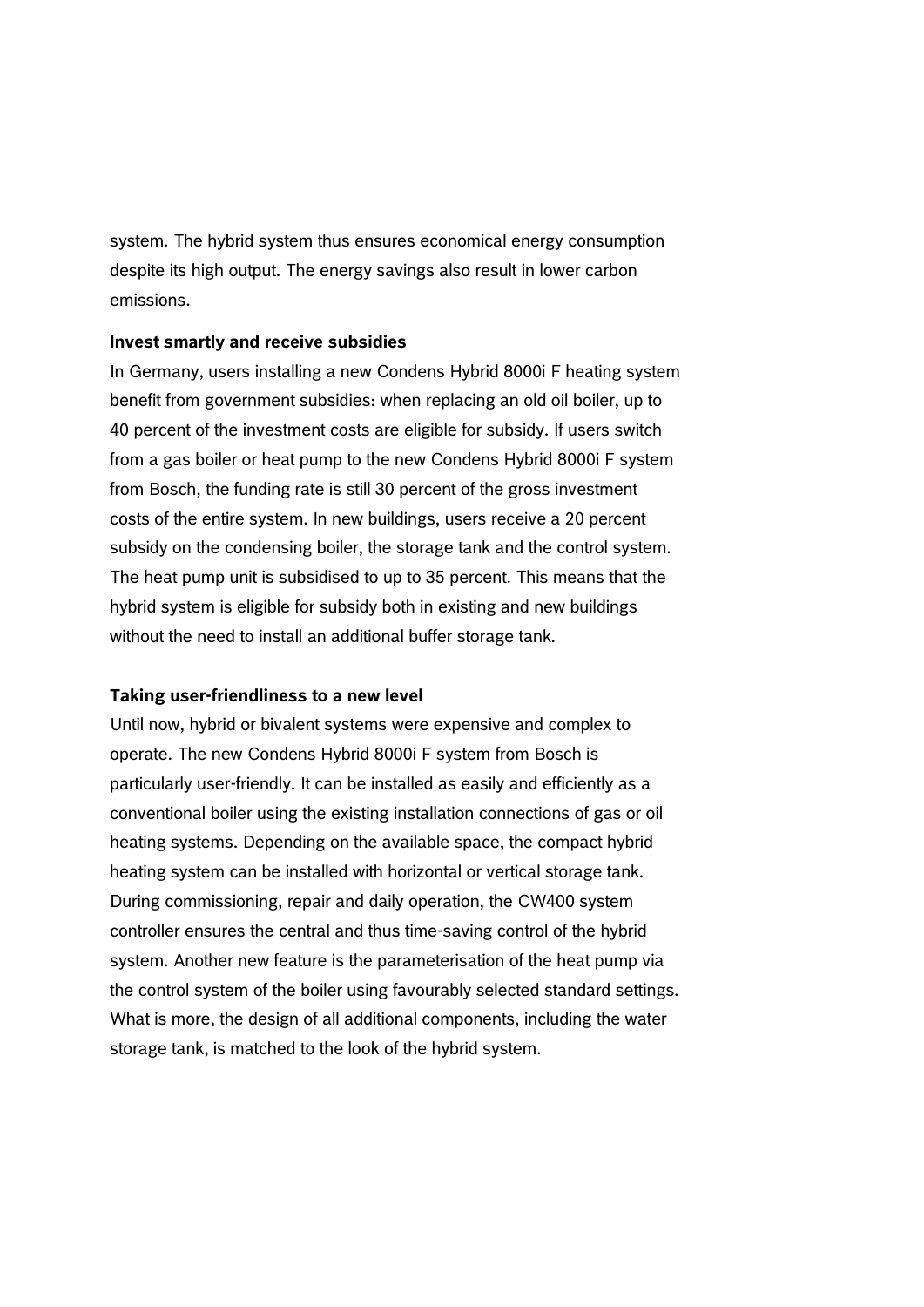

# **Bosch press photo 01**

The Condens Hybrid 8000i F system combines high output and protection of the environment without neglecting user-friendliness: instead of having to operate a complex set of different components, users can control all elements easily and centrally via the CW400 system controller. (Source: Bosch)



## **Bosch press photo 02**

Thanks to its central control technology and the high share of renewable energy, users purchasing the Condens Hybrid 8000i F system benefit from government subsidies. (Source: Bosch)